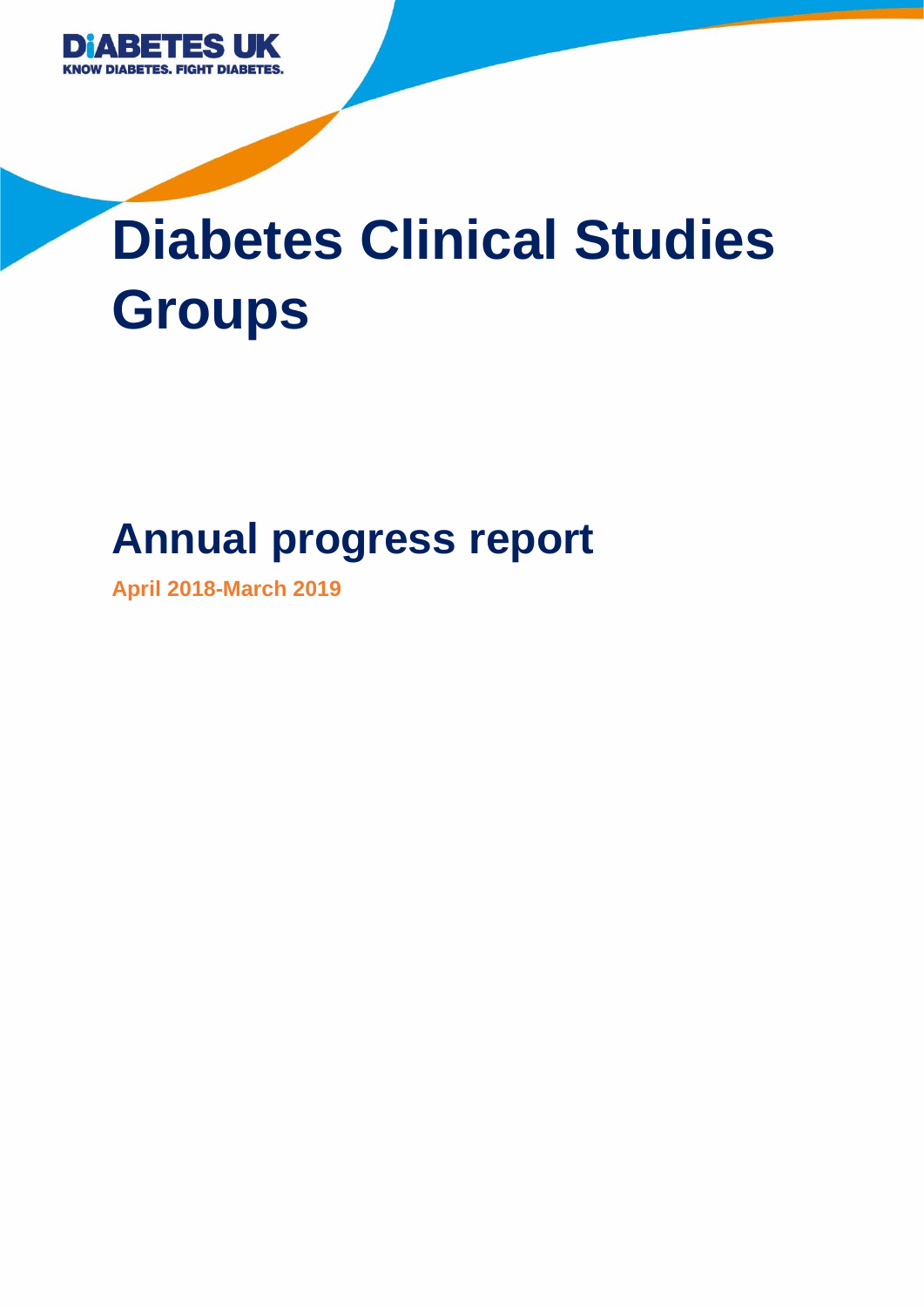# **Executive Summary**

Diabetes UK established the UK's first Clinical Studies Groups (CSGs) for diabetes in 2017. Their key roles are to identify priority research areas for people living with diabetes and the research studies needed to move forward our understanding of the condition and improvements in care.

Each CSG unites leading thinkers in seven key research areas with people living with diabetes and healthcare professionals (HCPs). This brings together expertise in both research and the lived experience, to effectively identify and prioritise areas for research. The first CSG annual reports<sup>1</sup> published last year outlined initial areas of research focus identified by the CSGs.

Significant progress has been made in refining priorities and identifying new areas of concern within the research landscape. This report outlines the priority areas identified. Diabetes UK and the CSGs are working together in three main ways:

- 1. **Hosting 'research workshops'**: events focussed on a specific research area with the aim of developing a set of recommendations to shape future research in the field. The first report has focused on [Diabetes and Mental Wellbeing.](https://onlinelibrary.wiley.com/doi/full/10.1111/dme.14048)
- 2. **Launching 'strategic calls'**, in which research funds are offered for research projects in a specific topic identified by the CSGs as an area of urgent need. Diabetes UK launched its first strategic call in eating disorders and diabetes following the publication of the Diabetes and Mental Wellbeing report.
- 3. **Implementing 'highlight notices'** on Diabetes UK project grant rounds: calls for projects to answer a specific research question identified by the CSGs. Diabetes UK's first highlight notice called for qualitative research projects to identify the issues faced by women with diabetes during the menopause.

The diabetes CSGs have actively sought to collaborate with researchers, research funders and other organisations where the opportunity has arisen. This has led to a wide range of activities, including providing advice for researchers' grant applications and collaborating with other CSGs on shared areas of importance, such as Kidney Research UK's CSGs and the UK Diabetes in Pregnancy CSG group.

Diabetes UK would like to thank the 105 participants of the CSGs, the chair of the oversight CSG Management Committee, Professor Sally Marshall, the individual CSG chairs and in particular, the lay experts without whose tireless enthusiasm, drive and dedication this initiative would not have made such progress to date.

The CSGs want to make sure the priorities they identify are aligned with those of people living with or at risk of diabetes. To do this, they are reaching out to the wider diabetes community to find out if these areas matter to them. If you would like to provide feedback on the priorities here, or give new ideas for potential new research priorities, please contact **[CSGs@diabetes.org.uk](mailto:CSGs@diabetes.org.uk)**.

<sup>&</sup>lt;sup>1</sup>\*For more information, see [the CSG webpages.](https://www.diabetes.org.uk/research/our-approach-to-research/clinical-studies-groups)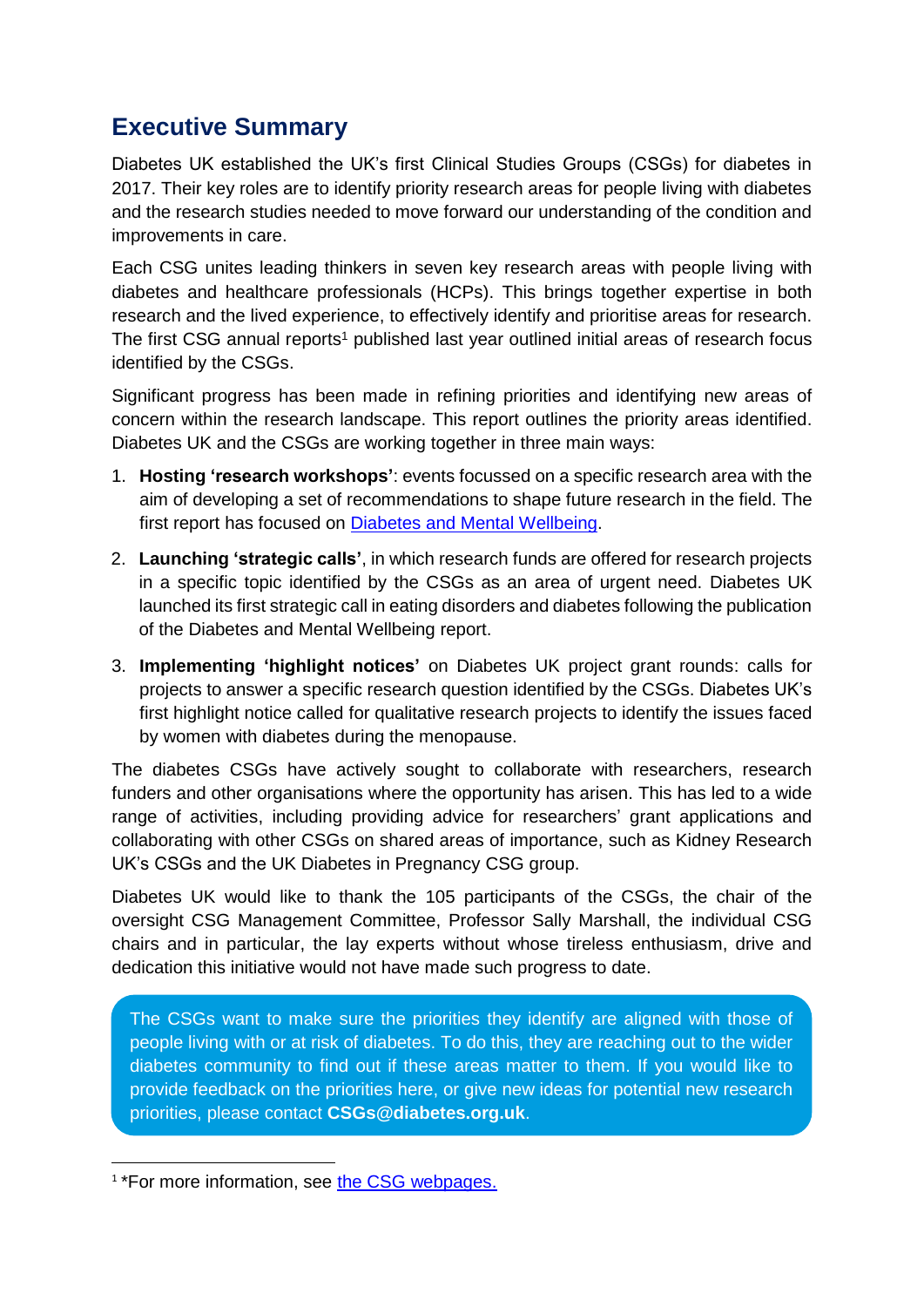# **Research priorities and progress**

# **Effects of hormones on diabetes**

Diabetes can often become more difficult to manage during times of changing hormone levels, such as puberty, the menstrual cycle and menopause. However, there is little research in this area, or evidence-based advice for people with diabetes.

In 2018, a subgroup of CSG members worked together to better understand this evidence gap, resulting in Diabetes UK's first highlight notice for research proposals to identify the issues faced by women with diabetes going through the menopause. Applications will be reviewed by Diabetes UK's Research Committee in late 2019, with successful applicants announced in early 2020.

Puberty can also increase the risk of diabetes complications later in life, and make diabetes management more challenging in the short term. The need to explore why this happens and how to prevent it has also been identified as a priority area.

# **Diabetes and Mental Wellbeing**

The CSGs have identified research into mental health as a clear priority, including:

- improving the diagnosis and treatment of eating disorders, particularly in young people.
- better understanding how the 'emotional burden' of diabetes can be reduced.
- identifying the best models of care for people with diabetes and mental health conditions.

Diabetes UK held a two-day international research workshop in February 2019, bringing together research experts in diabetes and in mental health, people living with diabetes and healthcare professionals to identify the current gaps in research and provide recommendations on how best to address them. The workshop resulted in eleven recommendations for future research into diabetes and mental wellbeing, published in *[Diabetic Medicine](https://onlinelibrary.wiley.com/doi/10.1111/dme.14048)*.

In order to begin to drive research forward in these areas, Diabetes UK has launched a strategic call for research projects focused on improving our understanding of eating disorders or how to manage them effectively in people with diabetes. Successful applicants will be selected in December 2019.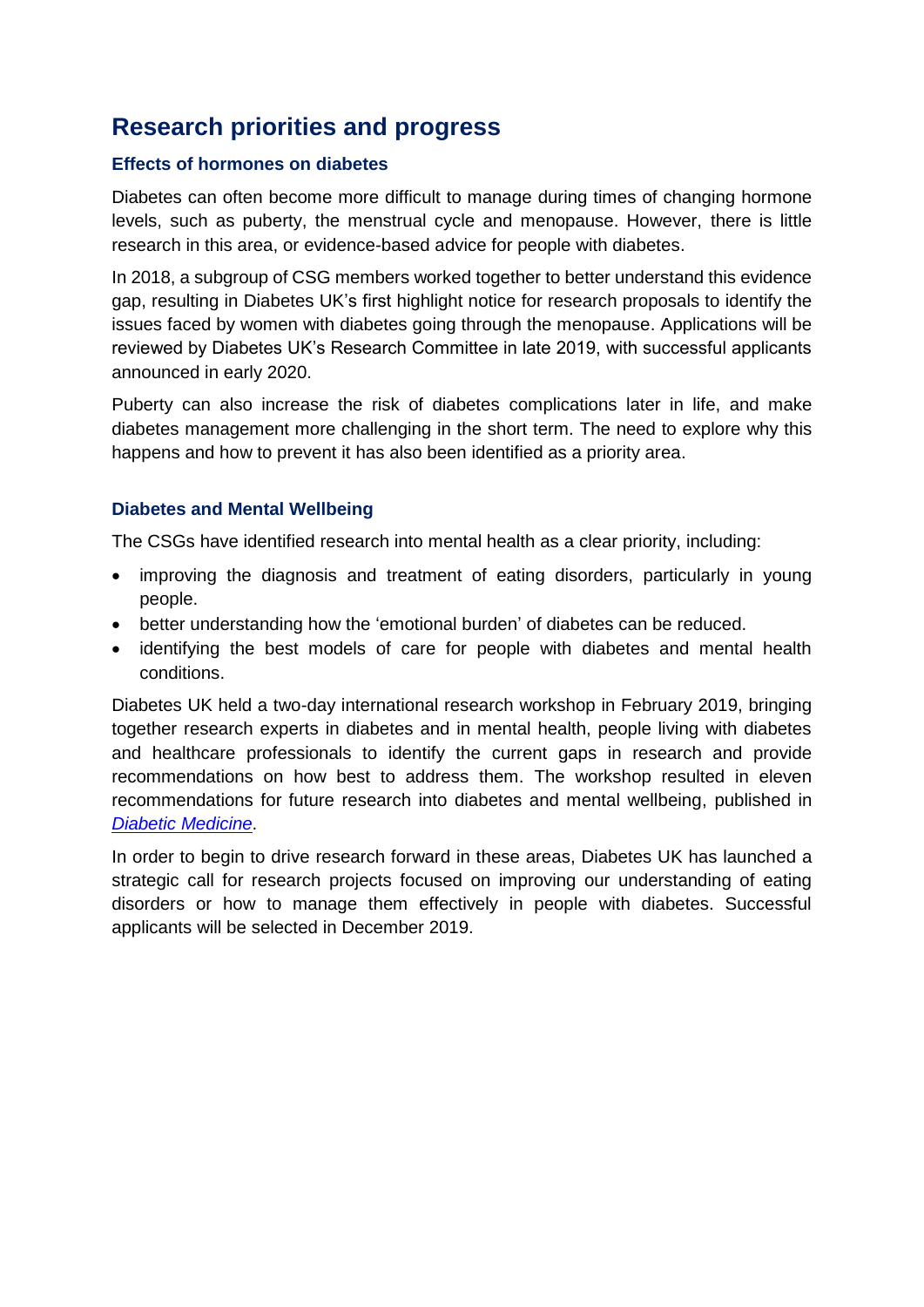# **Mental wellbeing research: a summary of priorities from the February 2019 workshop**



# **Eating disorders**

We need to understand how and why people with diabetes develop eating disorders, and how to best care for them if they do.

# **Depression**

People with diabetes are twice as likely to have depression. We need to understand why, so that we can find the best ways to care for them.

# **Social stigma**

We need to understand how stigma impacts people with diabetes emotionally and socially, and the knock-on effect this could have on how someone manages their diabetes, so we can reduce it or prevent it from happening.

# **Language**

We need to improve the language used by healthcare professionals, so that consultations don't negatively impact wellbeing.

# **Supporting people who find it difficult to engage with their diabetes**

We need new ways to help people who find it difficult to engage with their condition to keep their blood sugar levels safe, without negatively affecting their emotional wellbeing.

# **Supporting friends and family members**

Diabetes can impact friends and family members emotionally too, which can come full circle and affect the person with diabetes. We need to support everyone affected by diabetes.

# **Learning from best practice**

We need to learn from those who are already successfully incorporating care for people with diabetes with mental wellbeing support, so that we can share their practice across the UK and internationally.

#### **Diabetes distress**

We need consistent and effective UK-wide services to find people with diabetes distress and support them. This needs to be part of everyday diabetes care.

# **Emotional wellbeing when you're diagnosed**

Being diagnosed with diabetes can come as a shock. We need to find ways for healthcare professionals to diagnosis people and support them emotionally – both at that moment in time and in the future.

# **The effect of Type 2 diabetes medications on mood**

Some research has suggested that medications we already prescribe to people with Type 2 diabetes might positively boost your mood – we need to find out more.

# **Diabetes technology**

We need to understand how and why technology can affect the mental wellbeing of people with diabetes, so we can maximise the benefits of diabetes tech.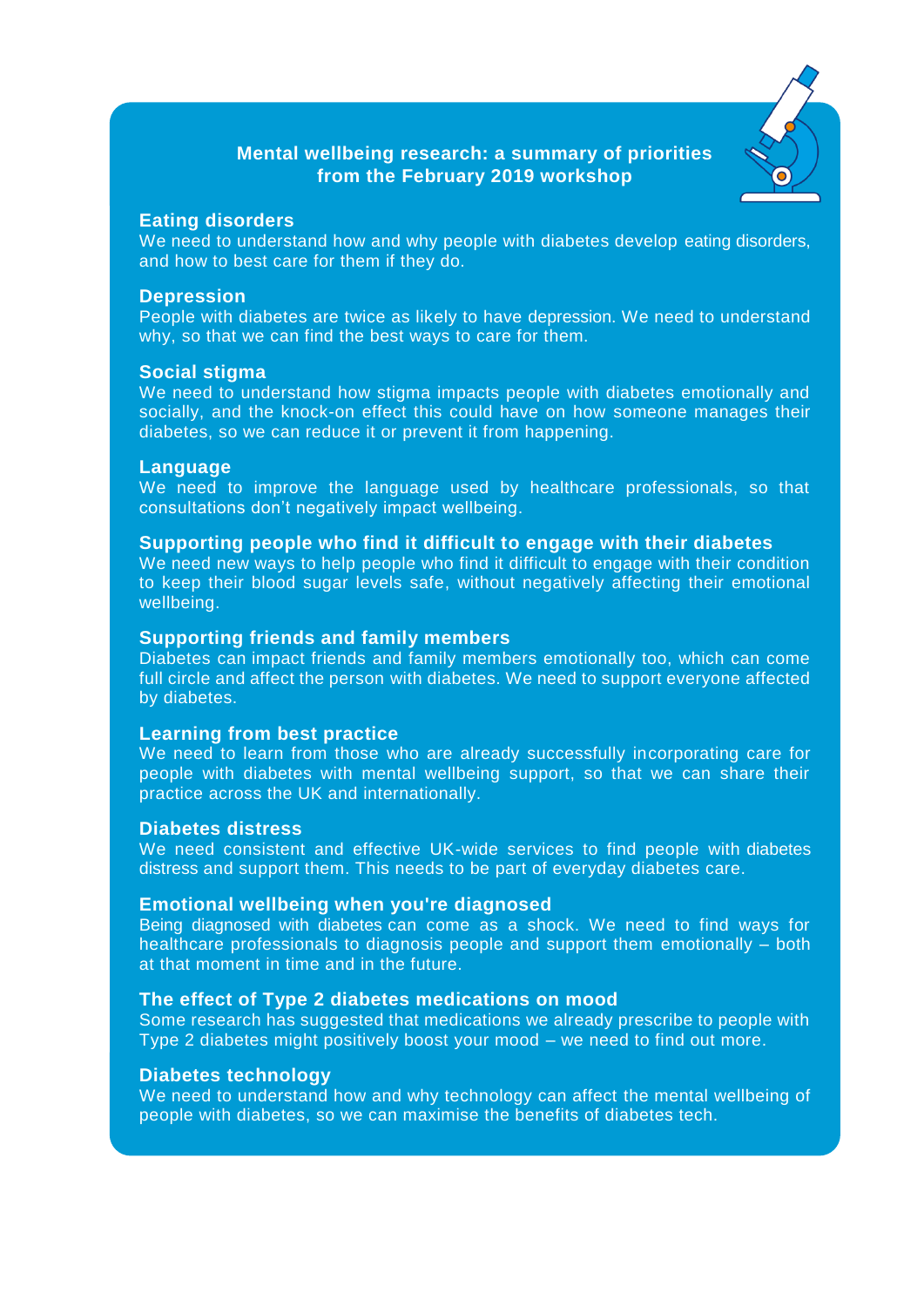# **Finding ways to prevent or slow the progression of diabetes complications in people with Type 1 or Type 2 diabetes at extremely high risk**

People with diabetes are at risk of developing certain complications, such as sight loss or heart disease. But some people, such as those who develop Type 2 diabetes at a young age, have a higher risk. The CSGs have written a call for research proposals to find effective ways to slow the development of complications, or ensure they don't occur, in groups of people at very high risk.

Diabetes UK will be launching a strategic call in this area in 2020, in partnership with another funder.

# **Improving the technology made to support diabetes management**

Technology such as blood glucose monitors and insulin pumps are a vital tool to help people manage their diabetes, and advances in the field could improve lives even further. The CSGs are concerned that technological developments may not reflect the needs of people living with diabetes.

As such, CSG members are developing a project asking people with diabetes and parents of young children with diabetes what they want to see next from technology and how it could be improved

Many forms of technology exist today to help people manage their diabetes, but different people have different needs. The CSGs propose that we need to better understand who will benefit from individual devices the most, and why.

The CSGs also hope to bring together experts across the technology sector, to better understand how to move research forwards, in the near future

# **Glucose monitoring technology in hospitals**

The CSGs advise that new technologies used to monitor blood glucose levels could be better used in hospitals to improve care for people with diabetes who may find it difficult to manage their condition in hospital. Research is needed to establish which technologies work best in this setting and how to implement these changes.

Diabetes UK will have a 'highlight notice' in this area on its next research funding round, for projects testing the effectiveness of technology (such as web-linked glucose meters or continuous glucose monitoring) in hospitals. The round will open in December 2019 and more details will be made available soon.

# **Restoring insulin secretion**

Scientists are looking for ways to restore the function of insulin-producing beta cells in people with Type 1 diabetes. They are exploring a range of methods that might be successful in achieving this, ranging from islet cell transplantation through to islet cell regeneration. The CSGs believe that collaboration and knowledge sharing between scientists in the field could lead to more progress.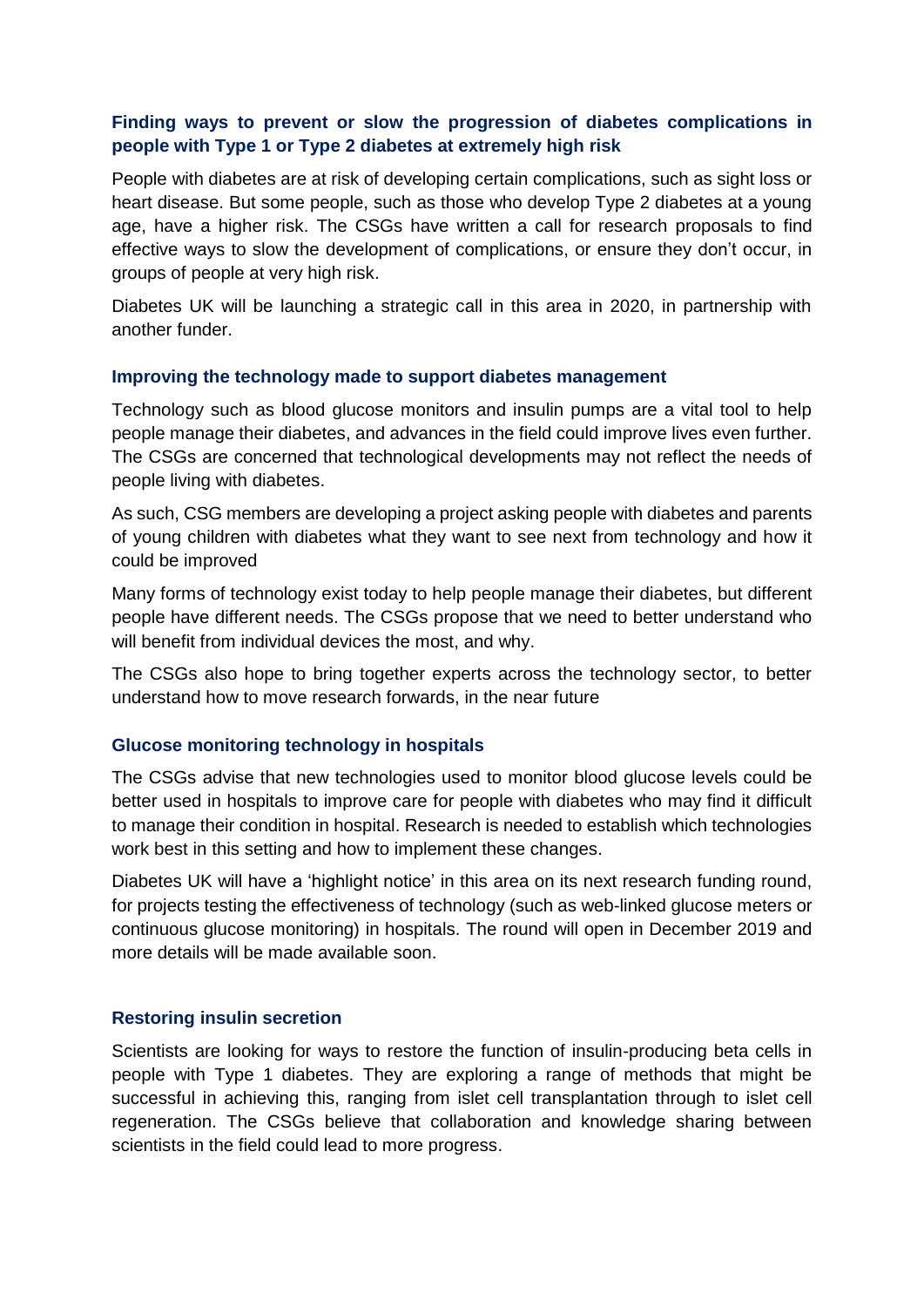To drive this forward, CSG members would like to organise meetings at international diabetes research conferences, to bring together the world's experts to agree the direction for future research in this area.

# **Measuring the success of trials to restore insulin secretion**

HbA1c – a measure of long-term blood glucose levels – is often used to test if new treatments can restore insulin production in people with Type 1 diabetes.

Other factors, such as blood glucose variability, time in range or the function of insulinproducing beta cells could have a significant impact on the lives of people with Type 1 diabetes, but these often aren't measured. The CSGs believe research to understand the long-term impact of these factors on health, and how to measure them and use the information gained to help people with diabetes, is needed. They are working towards potential calls for research focussed on the improved measurements being developed.

# **Improving the classification and diagnosis of diabetes**

Diagnosing diabetes isn't currently a completely accurate process. This means that some people have received the wrong diabetes diagnosis, resulting in them being given the wrong treatments – potentially increasing their risk of diabetes complications and leading to emotional distress.

The CSGs believe that research is needed to improve the accuracy of diagnosis, using biological samples (such as blood tests) from people with diabetes to work out how often diabetes is misdiagnosed and why this might be happening. This could lead to further research to develop more accurate ways to diagnose diabetes.

# **Understanding the different ways gestational diabetes can affect women**

The experience of gestational diabetes – from symptoms and diagnosis, through to treatments – can vary greatly for different women, and it is currently difficult to know who will develop the condition during their pregnancy. A better understanding of the causes and risk factors of gestational diabetes, alongside further knowledge of who might develop the condition and why, is needed. This research could provide further insight into why some women develop Type 2 diabetes after gestational diabetes, while others do not.

Several CSG1 members have joined a larger Diabetes in Pregnancy Clinical Studies Group. With experts in gestational diabetes from a number of other organisations, they are working together to develop a research project addressing this question.

# **Medications other than insulin for people with Type 1 diabetes**

Drugs used to manage blood glucose levels in people with Type 2 diabetes (such as SGLT2 inhibitors or GLP-1 agonists) may also help people with Type 1 diabetes. Research in this area has already suggested benefits of SGLT2 inhibitors, and the first SGLT2 inhibitor was licensed for people with Type 1 diabetes in the UK in 2019.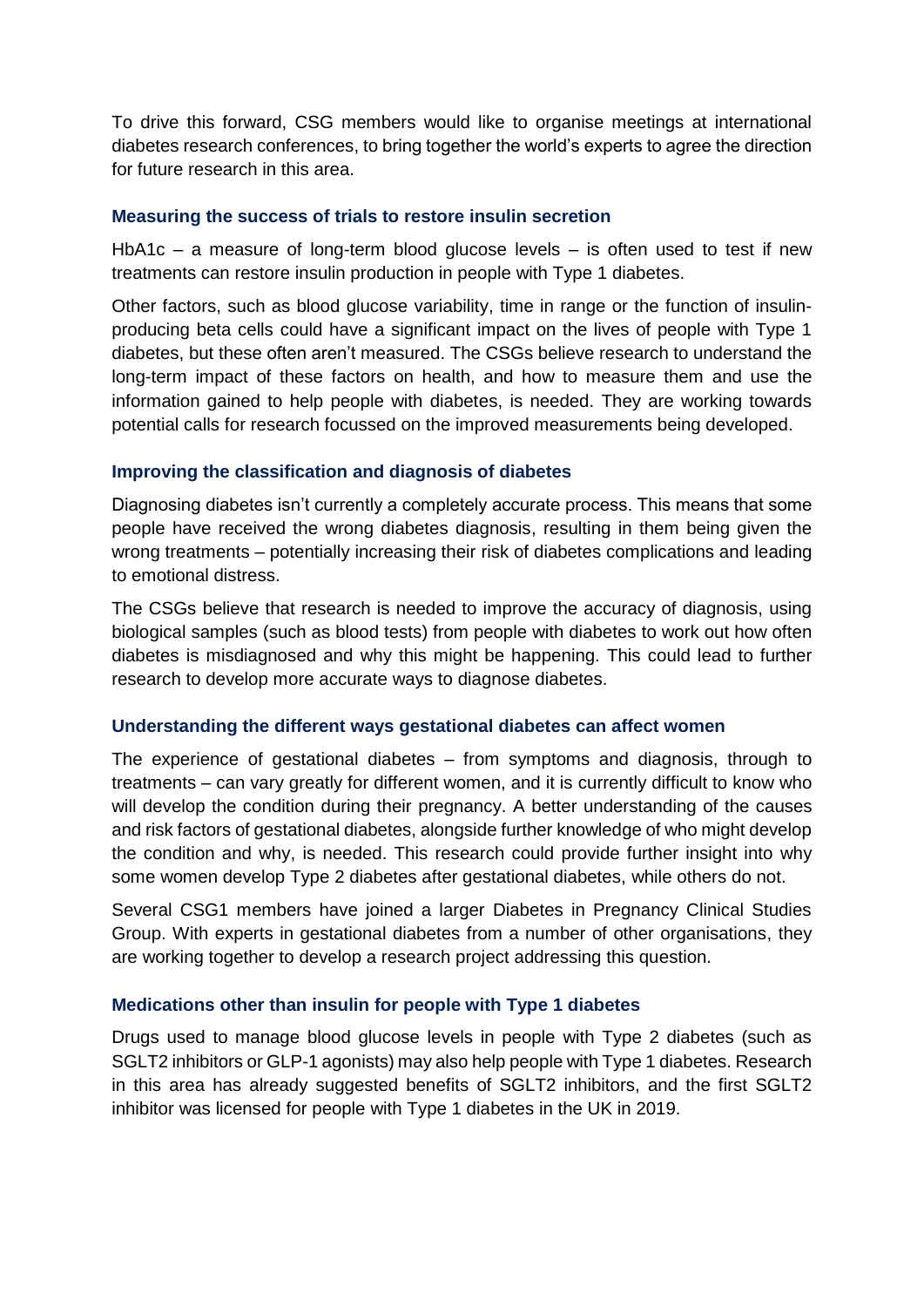The CSGs believe that further assessment of the effectiveness of these treatments is needed, to understand how and where these medications could have the most benefit for people with Type 1 diabetes.

# **Understanding how best to prevent Type 2 diabetes**

The NHS Diabetes Prevention Programme (NDPP) was set up in 2016 to help prevent people from developing Type 2 diabetes. The CSGs consider that the NDPP could be an excellent platform to address unanswered questions in relation to the prevention of Type 2 diabetes.

CSG members are currently in conversation with the NDPP team to explore this possibility.

# **Choosing the best Type 2 diabetes treatment when metformin isn't enough**

Despite the number of people living with Type 2 diabetes across the world, there is currently not enough evidence to help HCPs choose the next best treatment when metformin no longer works well enough. The CSGs believe that research is needed to help improve this evidence base, to support HCPs decision-making around treatment options.

A group of experts have joined forces with CSG members to design a large long-term trial to directly compare the effectiveness of the most common Type 2 diabetes drugs.

# **Diabetes and healthy ageing**

Managing diabetes in nursing or care homes can be particularly challenging. A better understanding of how to care for people with diabetes and their specific support needs in later life is needed.

People with diabetes in these environments are also frequently referred to hospital due to preventable instances of severe hypoglycaemia or diabetic ketoacidosis (DKA). The CSGs recommend further research into the use of new technology and different treatment strategies that will prevent these instances.

Diabetes UK is planning a workshop for April 2020 to develop research recommendations for the field of Diabetes and Healthy Ageing, similar to that held for Diabetes and Mental Wellbeing.

# **A new care pathway to prevent neuropathy**

Many potential improvements to neuropathy (nerve damage) screening have shown promise in reducing rates of neuropathy in people with diabetes in recent years. These include new devices to detect neuropathy sooner, combining screening for neuropathy and retinopathy, and ensuring that people who show signs of neuropathy receive as much help as possible to stop it progressing any further.

CSG members are working to develop a research project which would bring all of these advances together, to test a new pathway for screening and caring for neuropathy. The